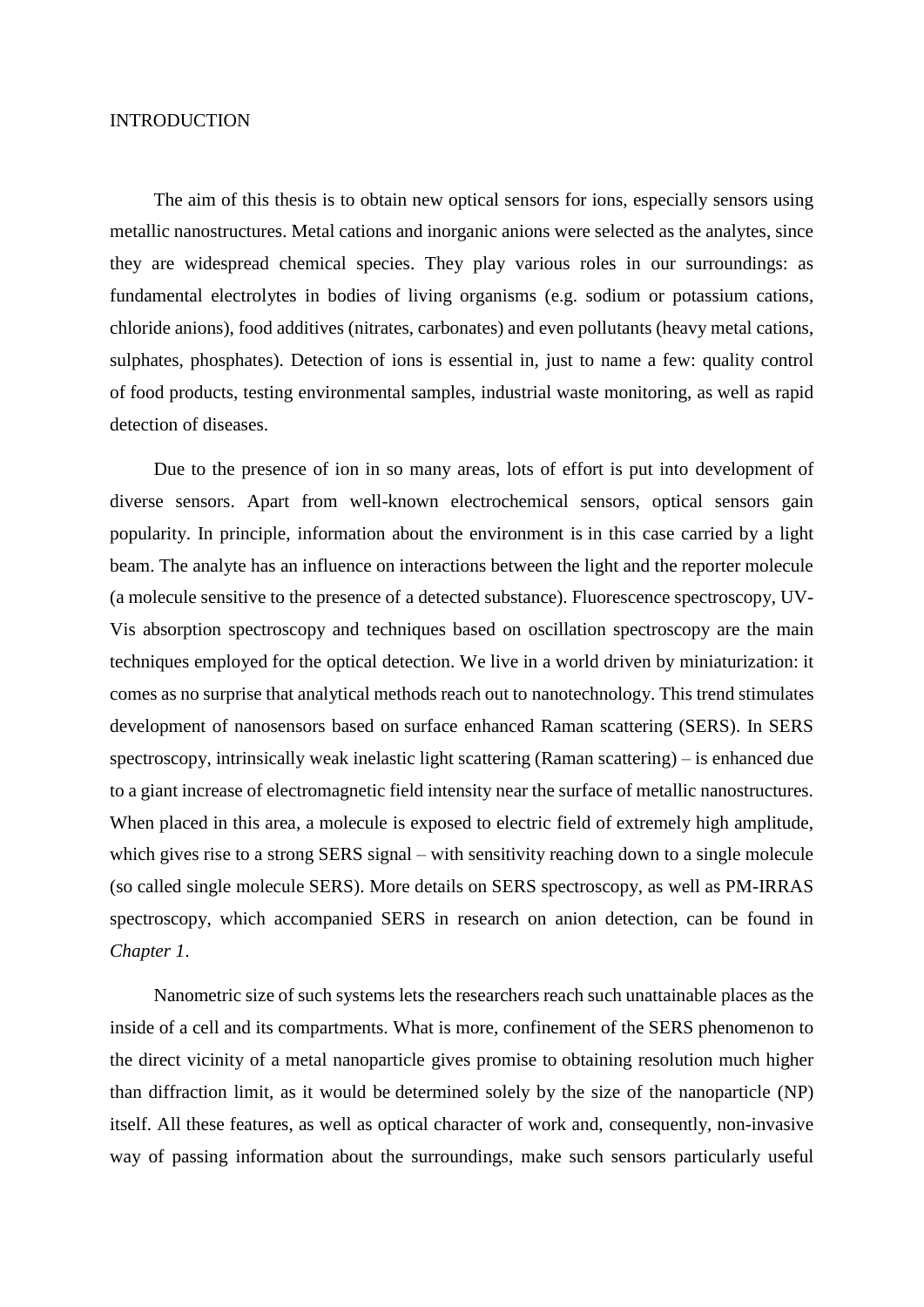in biological applications. However, while there are many known systems based on SERS spectroscopy which are sensitive to such biological parameters as pH value or redox potential, efficient ion determination in live cells with SERS still poses a challenge. Although this issue has seemingly been examined: equilibrium concentrations of inorganic ions are already commonly known, their distribution inside the cell, transport and accumulation mechanisms inside organelles have yet to be elucidated. Research on fabrication of such sensors will contribute to development of analytical methods already in use, as well as will open up new perspectives for detection of ions, and in consequence, of disorders in their metabolism paths as well as diseases caused by them. *Chapter 2* contains current state of the art in the subject of optical nanosensors.

It is worth pointing out that metal cations, as one-atom species, are undetectable by vibrational spectroscopies. As they have no vibrational fingerprint, their detection must be made indirectly by observation of the impact they have on the signal of a reporter molecule. Changes may concern total intensities of the spectrum, relative intensities of some bands or the energy shift of bands. In the thesis, 2-mercaptoethanesulphonate anion (MES) is selected as a Raman reporter molecule. Two components of the  $SO_3$  symmetric stretching vibrations are chosen to be marker bands – bands, whose changes are related to the presence of the analyte. Their intensity ratio is used to determine a cation concentration, while the energy shift of one of these two bands makes differentiation between cations possible. *Chapter 3* presents the effort to use MES molecules adsorbed on silver nanoparticles as Ag-MES nanosensor. Its sensitivity towards heavy metal cations and more biologically relevant cations of alkali and alkaline earth metals is described there. In *Chapter 4*, tests of performance of the Ag-MES nanosensor in biological systems can be found. Cells incubated in a cell medium containing the nanoprobes are proved to absorb Ag-MES NPs and the distribution of internal potassium concentration is deduced based on SERS mapping. Well studied system of Ag-MES NPs was employed in the further research on permeation of cations through a thick silica shell. Discussion on these results collected for silica covered Ag-MES nanosensors: Ag-MES@SiO<sub>2</sub> is given in *Chapter 5*. Synthesis of other types of biocompatible nanoparticles based on gold nanostars: i) Janus nanoparticles of gold nanostars and Fe<sub>3</sub>O<sub>4</sub> and ii) gold nanostars encapsulated in mesoporous silica – both types additionally covered with a thin layer of silver – are included in *Chapter 6*. In case of Janus NPs, the effect of magnetic field on the intensity of SERS spectra is examined. *Chapter 7* refers to anion detection with use of brand new type of carbazole derivatives